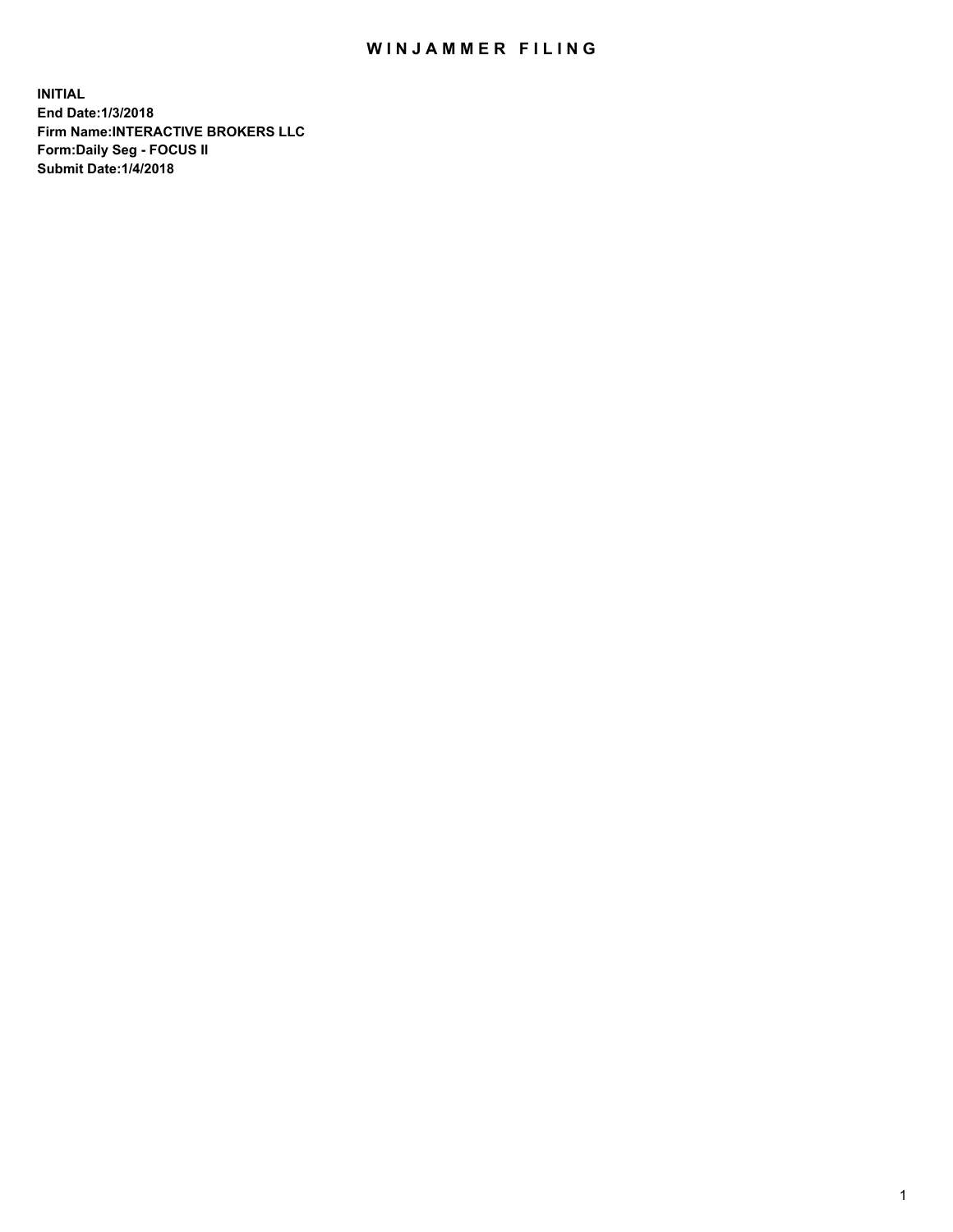## **INITIAL End Date:1/3/2018 Firm Name:INTERACTIVE BROKERS LLC Form:Daily Seg - FOCUS II Submit Date:1/4/2018 Daily Segregation - Cover Page**

| Name of Company<br><b>Contact Name</b><br><b>Contact Phone Number</b><br><b>Contact Email Address</b>                                                                                                                                                                                                                          | <b>INTERACTIVE BROKERS LLC</b><br>James Menicucci<br>203-618-8085<br>jmenicucci@interactivebrokers.c<br>om |
|--------------------------------------------------------------------------------------------------------------------------------------------------------------------------------------------------------------------------------------------------------------------------------------------------------------------------------|------------------------------------------------------------------------------------------------------------|
| FCM's Customer Segregated Funds Residual Interest Target (choose one):<br>a. Minimum dollar amount: ; or<br>b. Minimum percentage of customer segregated funds required:%; or<br>c. Dollar amount range between: and; or<br>d. Percentage range of customer segregated funds required between:% and%.                          | $\overline{\mathbf{0}}$<br>$\overline{\mathbf{0}}$<br>155,000,000 245,000,000<br>00                        |
| FCM's Customer Secured Amount Funds Residual Interest Target (choose one):<br>a. Minimum dollar amount: ; or<br>b. Minimum percentage of customer secured funds required:%; or<br>c. Dollar amount range between: and; or<br>d. Percentage range of customer secured funds required between: % and %.                          | $\overline{\mathbf{0}}$<br>$\mathbf 0$<br>80,000,000 120,000,000<br>00                                     |
| FCM's Cleared Swaps Customer Collateral Residual Interest Target (choose one):<br>a. Minimum dollar amount: ; or<br>b. Minimum percentage of cleared swaps customer collateral required:% ; or<br>c. Dollar amount range between: and; or<br>d. Percentage range of cleared swaps customer collateral required between:% and%. | $\overline{\mathbf{0}}$<br>$\underline{\mathbf{0}}$<br>0 <sub>0</sub><br>0 <sub>0</sub>                    |

Attach supporting documents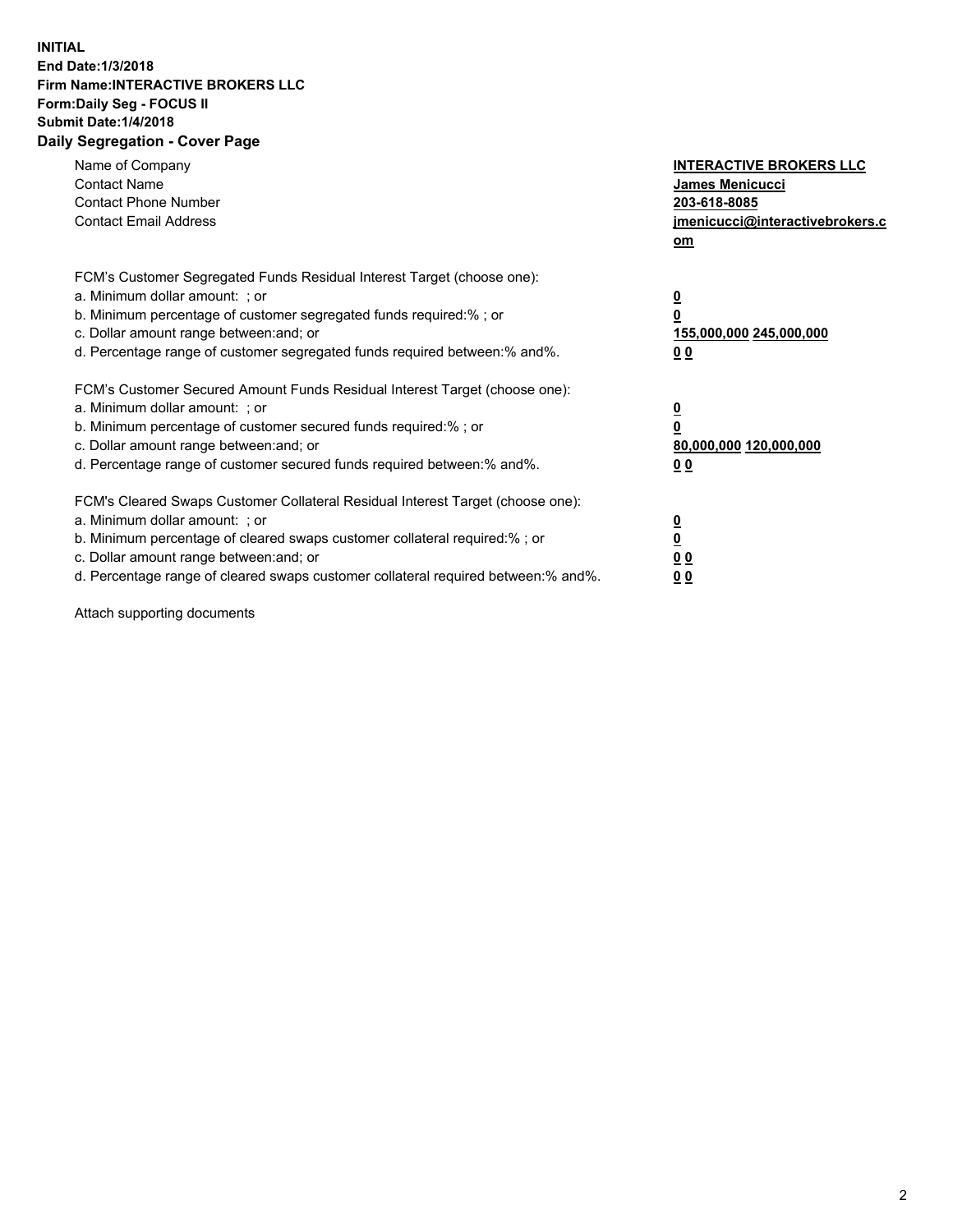## **INITIAL End Date:1/3/2018 Firm Name:INTERACTIVE BROKERS LLC Form:Daily Seg - FOCUS II Submit Date:1/4/2018 Daily Segregation - Secured Amounts**

| Foreign Futures and Foreign Options Secured Amounts<br>Amount required to be set aside pursuant to law, rule or regulation of a foreign<br>government or a rule of a self-regulatory organization authorized thereunder<br>Net ledger balance - Foreign Futures and Foreign Option Trading - All Customers<br>A. Cash | $0$ [7305]                        |
|-----------------------------------------------------------------------------------------------------------------------------------------------------------------------------------------------------------------------------------------------------------------------------------------------------------------------|-----------------------------------|
|                                                                                                                                                                                                                                                                                                                       |                                   |
|                                                                                                                                                                                                                                                                                                                       |                                   |
|                                                                                                                                                                                                                                                                                                                       |                                   |
|                                                                                                                                                                                                                                                                                                                       |                                   |
|                                                                                                                                                                                                                                                                                                                       | 464,041,170 [7315]                |
|                                                                                                                                                                                                                                                                                                                       | $0$ [7317]                        |
| Net unrealized profit (loss) in open futures contracts traded on a foreign board of trade                                                                                                                                                                                                                             | 14,991,142 [7325]                 |
| Exchange traded options                                                                                                                                                                                                                                                                                               |                                   |
| a. Market value of open option contracts purchased on a foreign board of trade                                                                                                                                                                                                                                        | <b>5,178</b> [7335]               |
| b. Market value of open contracts granted (sold) on a foreign board of trade                                                                                                                                                                                                                                          | $-50,535$ [7337]                  |
| Net equity (deficit) (add lines 1.2. and 3.)                                                                                                                                                                                                                                                                          | 478,986,955 [7345]                |
| Account liquidating to a deficit and account with a debit balances - gross amount                                                                                                                                                                                                                                     | 3,458 [7351]                      |
| Less: amount offset by customer owned securities                                                                                                                                                                                                                                                                      | 0 [7352] 3,458 [7354]             |
| Amount required to be set aside as the secured amount - Net Liquidating Equity                                                                                                                                                                                                                                        | 478,990,413 [7355]                |
| Method (add lines 4 and 5)                                                                                                                                                                                                                                                                                            |                                   |
| Greater of amount required to be set aside pursuant to foreign jurisdiction (above) or line                                                                                                                                                                                                                           | 478,990,413 [7360]                |
| 6.                                                                                                                                                                                                                                                                                                                    |                                   |
| FUNDS DEPOSITED IN SEPARATE REGULATION 30.7 ACCOUNTS                                                                                                                                                                                                                                                                  |                                   |
| Cash in banks                                                                                                                                                                                                                                                                                                         |                                   |
| A. Banks located in the United States                                                                                                                                                                                                                                                                                 | 19,399,860 [7500]                 |
| B. Other banks qualified under Regulation 30.7                                                                                                                                                                                                                                                                        | 0 [7520] 19,399,860 [7530]        |
| Securities                                                                                                                                                                                                                                                                                                            |                                   |
| A. In safekeeping with banks located in the United States                                                                                                                                                                                                                                                             | 422,877,325 [7540]                |
| B. In safekeeping with other banks qualified under Regulation 30.7                                                                                                                                                                                                                                                    | 0 [7560] 422,877,325 [7570]       |
| Equities with registered futures commission merchants                                                                                                                                                                                                                                                                 |                                   |
| A. Cash                                                                                                                                                                                                                                                                                                               | $0$ [7580]                        |
| <b>B.</b> Securities                                                                                                                                                                                                                                                                                                  | $0$ [7590]                        |
| C. Unrealized gain (loss) on open futures contracts                                                                                                                                                                                                                                                                   | $0$ [7600]                        |
| D. Value of long option contracts                                                                                                                                                                                                                                                                                     | $0$ [7610]                        |
| E. Value of short option contracts                                                                                                                                                                                                                                                                                    | 0 [7615] 0 [7620]                 |
| Amounts held by clearing organizations of foreign boards of trade                                                                                                                                                                                                                                                     |                                   |
| A. Cash                                                                                                                                                                                                                                                                                                               | $0$ [7640]                        |
| <b>B.</b> Securities                                                                                                                                                                                                                                                                                                  | $0$ [7650]                        |
| C. Amount due to (from) clearing organization - daily variation                                                                                                                                                                                                                                                       | $0$ [7660]                        |
| D. Value of long option contracts                                                                                                                                                                                                                                                                                     | $0$ [7670]                        |
| E. Value of short option contracts                                                                                                                                                                                                                                                                                    | 0 [7675] 0 [7680]                 |
| Amounts held by members of foreign boards of trade                                                                                                                                                                                                                                                                    |                                   |
| A. Cash                                                                                                                                                                                                                                                                                                               | 149,657,280 [7700]                |
| <b>B.</b> Securities                                                                                                                                                                                                                                                                                                  | $0$ [7710]                        |
| C. Unrealized gain (loss) on open futures contracts                                                                                                                                                                                                                                                                   | 11,674,703 [7720]                 |
| D. Value of long option contracts                                                                                                                                                                                                                                                                                     | 5,178 [7730]                      |
| E. Value of short option contracts                                                                                                                                                                                                                                                                                    | -50,535 [7735] 161,286,626 [7740] |
| Amounts with other depositories designated by a foreign board of trade                                                                                                                                                                                                                                                | $0$ [7760]                        |
| Segregated funds on hand                                                                                                                                                                                                                                                                                              | $0$ [7765]                        |
| Total funds in separate section 30.7 accounts                                                                                                                                                                                                                                                                         | 603,563,811 [7770]                |
| Excess (deficiency) Set Aside for Secured Amount (subtract line 7 Secured Statement                                                                                                                                                                                                                                   | 124,573,398 [7380]                |
| Page 1 from Line 8)                                                                                                                                                                                                                                                                                                   |                                   |
| Management Target Amount for Excess funds in separate section 30.7 accounts                                                                                                                                                                                                                                           | 80,000,000 [7780]                 |
| Excess (deficiency) funds in separate 30.7 accounts over (under) Management Target                                                                                                                                                                                                                                    | 44,573,398 [7785]                 |
|                                                                                                                                                                                                                                                                                                                       | B. Securities (at market)         |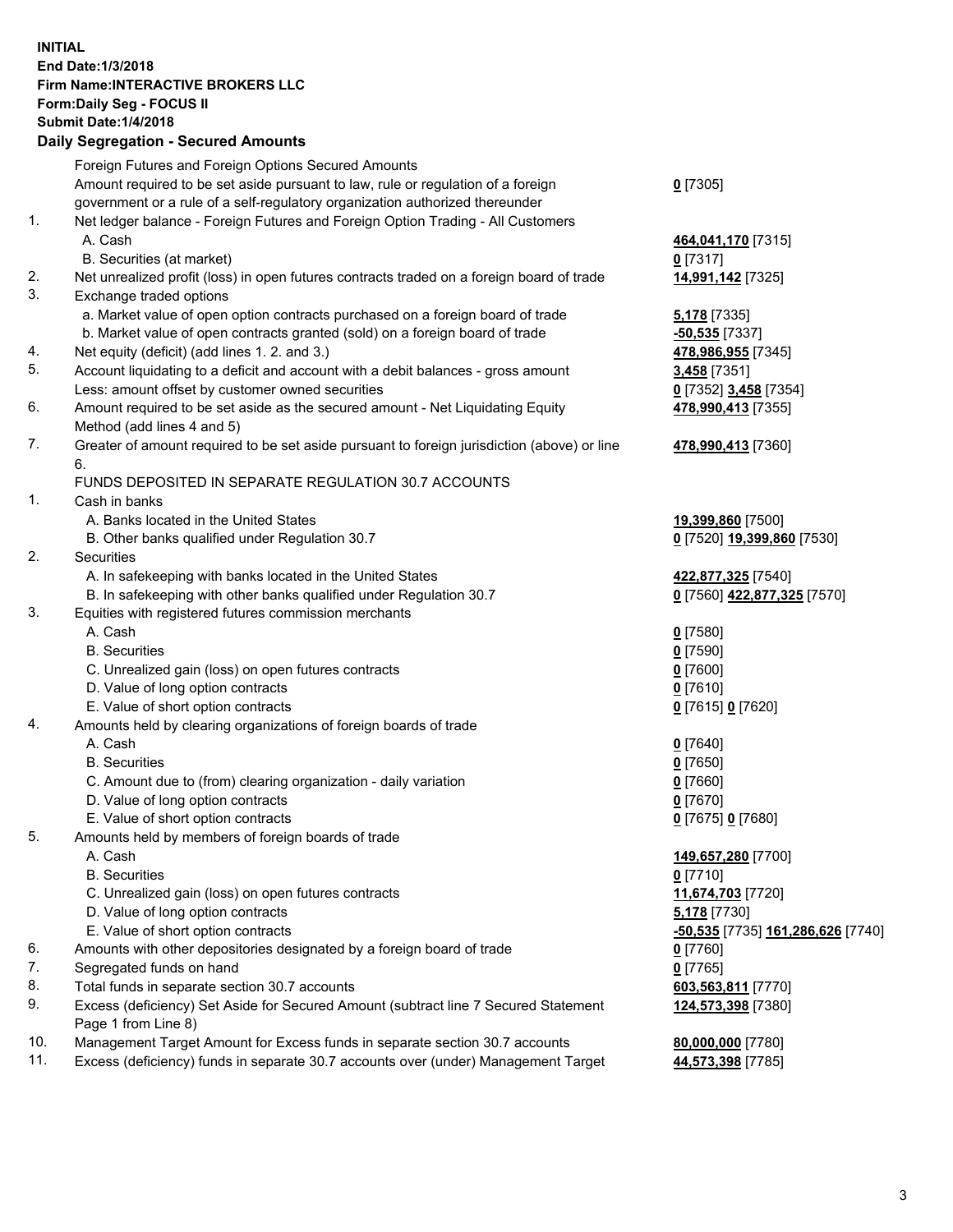**INITIAL End Date:1/3/2018 Firm Name:INTERACTIVE BROKERS LLC Form:Daily Seg - FOCUS II Submit Date:1/4/2018 Daily Segregation - Segregation Statement** SEGREGATION REQUIREMENTS(Section 4d(2) of the CEAct) 1. Net ledger balance A. Cash **4,451,792,485** [7010] B. Securities (at market) **0** [7020] 2. Net unrealized profit (loss) in open futures contracts traded on a contract market **-62,486,416** [7030] 3. Exchange traded options A. Add market value of open option contracts purchased on a contract market **199,284,664** [7032] B. Deduct market value of open option contracts granted (sold) on a contract market **-273,357,113** [7033] 4. Net equity (deficit) (add lines 1, 2 and 3) **4,315,233,620** [7040] 5. Accounts liquidating to a deficit and accounts with debit balances - gross amount **271,896** [7045] Less: amount offset by customer securities **0** [7047] **271,896** [7050] 6. Amount required to be segregated (add lines 4 and 5) **4,315,505,516** [7060] FUNDS IN SEGREGATED ACCOUNTS 7. Deposited in segregated funds bank accounts A. Cash **511,176,909** [7070] B. Securities representing investments of customers' funds (at market) **2,854,988,275** [7080] C. Securities held for particular customers or option customers in lieu of cash (at market) **0** [7090] 8. Margins on deposit with derivatives clearing organizations of contract markets A. Cash **20,782,528** [7100] B. Securities representing investments of customers' funds (at market) **1,202,089,024** [7110] C. Securities held for particular customers or option customers in lieu of cash (at market) **0** [7120] 9. Net settlement from (to) derivatives clearing organizations of contract markets **-218,103** [7130] 10. Exchange traded options A. Value of open long option contracts **199,158,873** [7132] B. Value of open short option contracts **-273,241,104** [7133] 11. Net equities with other FCMs A. Net liquidating equity **0** [7140] B. Securities representing investments of customers' funds (at market) **0** [7160] C. Securities held for particular customers or option customers in lieu of cash (at market) **0** [7170] 12. Segregated funds on hand **0** [7150] 13. Total amount in segregation (add lines 7 through 12) **4,514,736,402** [7180] 14. Excess (deficiency) funds in segregation (subtract line 6 from line 13) **199,230,886** [7190] 15. Management Target Amount for Excess funds in segregation **155,000,000** [7194] **44,230,886** [7198]

16. Excess (deficiency) funds in segregation over (under) Management Target Amount Excess